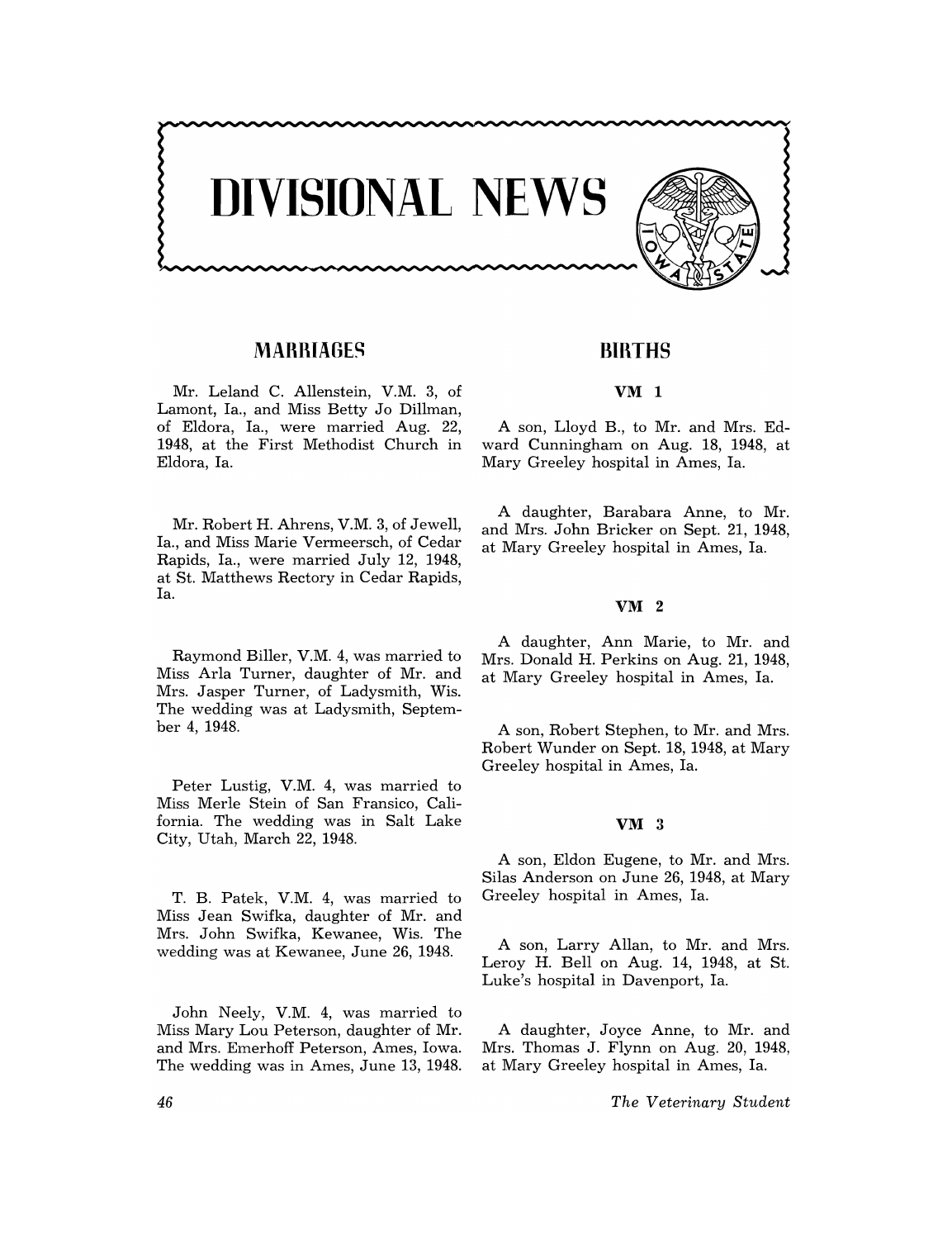A son, Nicholas Nile, to Mr. and Mrs. Robert R. Dappen on Sept. 14, 1948, at Mary Greeley hospital in Ames, la.

# • •

### **FACULTY**

Dr. David O. Jones, of the Department of Obstetrics, and Mrs. Jones are the parents of a daughter, Lee Willison, born Oct. 8, 1948 at Mary Greeley hospital in Ames, Ia.

Dr. Frank K. Ramsey, of the Department of Anatomy, and Mrs. Ramsey are the parents of a son, Homer Leroy, born on Nov. 9, 1948 at Mary Greeley hospital in Ames, Ia.

#### • •

### **JR. A.V.M.A.**

The speakers committee, under the chairmanship of John J. Edenburn, V.M. 3, functioned during the summer months to contact and obtain capable speakers for the entire school year. Fortunately a complete program of speakers has been secured. Because this is the first year that such a policy has been followed, it was deemed necessary to bok desirable speakers far in advance.

Memorial Union has granted the chapter space in which to hold all of its meetings during the current year. The space provided has several advantages over the Veterinary Auditorium: it is larger, the acoustics are better, and the screen for showing slides and motion pictures can be more advantageously placed. The necessity for more space was brought about by the current record enrollment. The divisional total for this year is 282, of which 68 are first year students, 73 are second year students, 67 are third year students, 65 are senior students, and 9 are graduate students.

The officers of the Student Chapter for the first term of this year are: President, Stanley King, '49; President-Elect, R. J. Cowles, '50; Vice-President, Richard Williams, '49; Secretary, Roland Bunge, '51; Treasurer, Leland Bunge, '50; and Critic,

*Winter, 1949* 

Guy Flater, '49. Class representatives for the term are: William Hunter, '49; Claude Pfow, '50; Richard Holst, '51; and Fred Huseman, '52. Dr. Frank Ramsey of the Department of Anotomy is the Faculty Advisor for the current year.

The first meeting of the present year was a banquet held in the South Ballroom of the Memorial Union, Oct. 5. Attendance was 275, which included both students and faculty members. Roger Feldman was chairman of the banquet committee, and acted as master of ceremonies. The program began with Dean H. D. Bergman's address, which welcomed the freshmen into the Division, and introduced the faculty to the group. The master of ceremonies then introduced the main speaker of the evening, Mr. Arthur Brayton, secretary-manager of the Convention Bureau of the Chamber of Commerce in Des Moines. He is well-known for his ability to keep his audience entertained and drive his theme across at the same time. He did just that in an hour interspersed with many amusing anecdotes and good sound advice on "Selling Yourself Effectively."

Mr. Scott Ellis, prominent Midwest agricultural leader and farmer from Dallas Center, Iowa, was the main speaker at the meeting held on Oct. 20. He discussed and explained what the livestock grower in Iowa expects of a veterinarian. Mr. Ellis' long years of experience as a leader in Iowa agriculture enabled him to present a wealth of valuable and interesting information on this subject. In the business meeting that followed, plans were made for holding a Christmas party for the students, faculty, their wives and dates. Nominations were presented for the election of a Student Chapter faculty advisor, who was elected immediately following. Also, nominations far and the election of a faculty advisor for the Student Chapter were held at this time.

On Nov. 9, Dr. Ronald V. Wells, Head of the Department of Religious Education of Iowa State College, spoke on professional ethics, their origin and importance to the veterinarian. He pointed out the value of a high standard of professional ethics and how they can be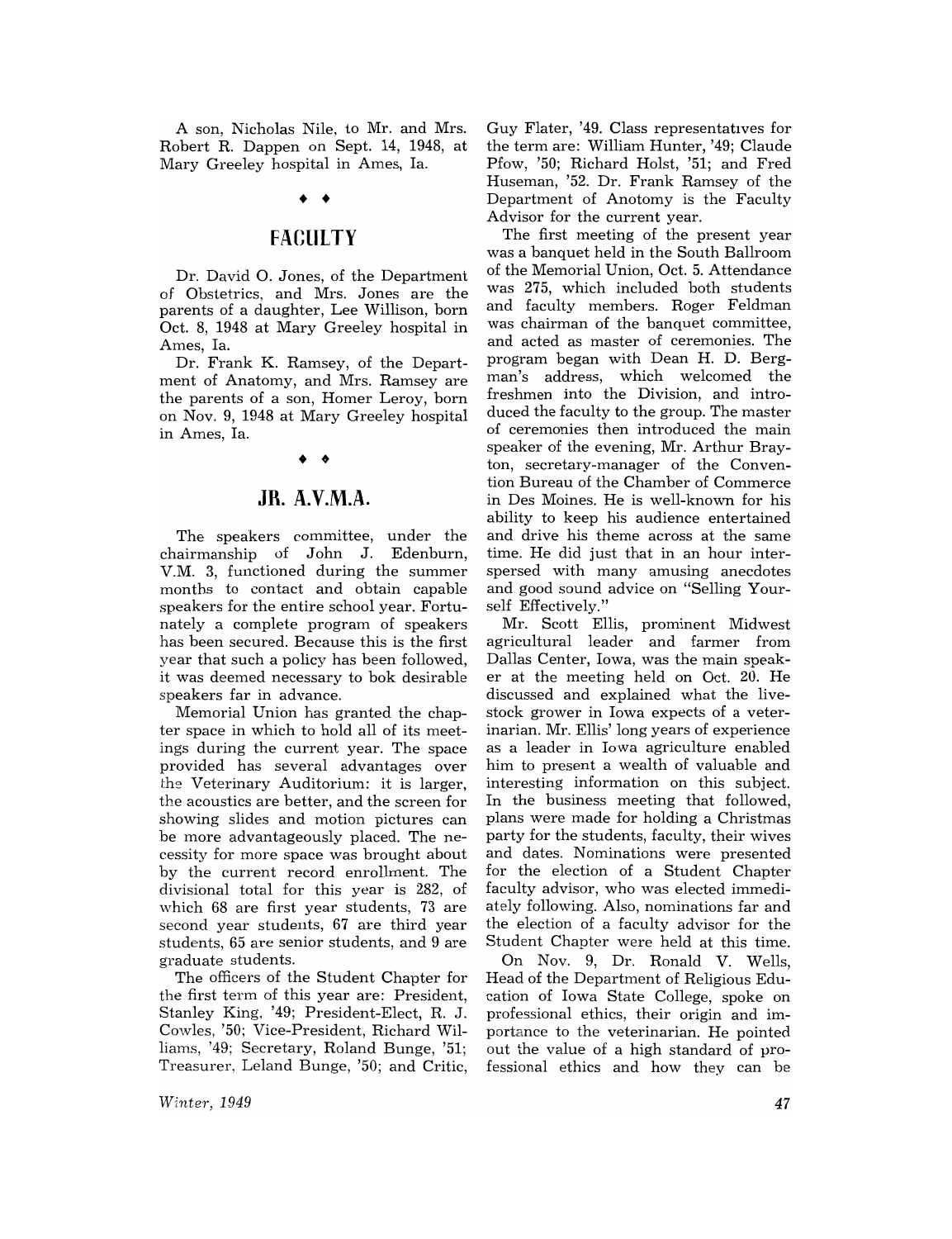maintained. Presentation of the '48-'49 budget by Richard Williams, '49, chairman of the budget committee, and its acceptance by the Student Chapter provided the business for the evening.

# • •

### **GENERAL NEWS**

The annual convention of the American Veterinary Medical Association was held in San Francisco, Calif., on August 16-19, 1948. Dr. H. D. Bergman, Dean of the Division of Veterinary Medicine, Dr. I. A. Merchant, Head of the Department of Hygiene, Dr. H. L. Foust, Head of the Department of Anatomy, and Dr. Dwight A. Smith, of the Department of Medicine, represented Iowa State College at this meeting. Dr. Merchant presented a paper on "Public Health Significance of Bovine Udder Infections" to the section on Sanitary Science and Food Hygiene. Dean H. D. Bergman was elected President of the Association of Deans of the American Colleges of Veterinary Medicine at a meeting of the group held during the convention.

Dean H. D. Bergman, Dr. L. H. Schwarte, and Dr. Melvin S. Hofstad, of the Veterinary Research Institute, attended the annual meeting of the United States Livestock Sanitary Association held in Denver, Colorado on October 13- 15, 1948.

Dr. E. A. Hewitt, of the Department of Physiology, Dr. H. L. Foust, Head of the Department of Anatomy, Dr. Robert Getty and Dr. Frank Ramsey of the Department of Anatomy, attended a demonstration of current medical research at the Mayo Clinic in Rochester, Minn. on Oct. 8 and 9, 1948. Dr. William H. Feldman, cooperated in presenting a display and demonstration dealing with new drug technique and therapy in the treatment of tuberculosis.

In September, 1948, the Iowa State Collegiate Press published a book, "Veterinary Clinical Parasitology," by E. A. Benbrook, D.V.M., Professor and Head of the Department of Pathology, and Margaret W. Sloss, B.S., D.V.M., M.S., Assistant Professor of the Department of Pathology. The publication is 187 pages in length, contains 247 original photographs and 545 references. The subject matter is concerned with diagnosis of parasitism by fecal examination and by examination of the skin. Requests for such a publication have been received from many parts of the world.

Dr. M. A. Emmerson, Head of the Department of Obstetrics, was on the program of the annual meeting of the Eastern Iowa Veterinary Association, Inc. at Cedar Rapids, Ia. Oct. 14 and 15, 1948. He delivered a paper on bovine sterility and was a member of a panel discussion on diseases of reproduction.

Dr. E. A. Hewitt, Dr. L. M. Jones, Dr. L. C. Payne and Dr. H. E. Dale, all of the Department of Physiology and Pharmacology, attended a lecture-demonstration in physiology at Cornell University, July 5-10, 1948. The course was a presentation by Dr. H. H. Dukes, New York State Veterinary College, and Dr. A. D. Rankin, Colorado A & M, of the demonstrations Dr. Dukes gives to his students in Veterinary Medicine. Thirtyfive physiologists from all over the United States attended the conference.

Examples of the demonstrations performed before the group included: a correlation of the intraventricular and arterial blood pressure changes with the heart sounds; perfusion of the isolated mammalian heart; studies on intestinal motility; and the actions of decerebellate and decorticate pigeons. A great deal of special equipment which Dr. Dukes has assembled for the demonstrations, as well as some of the latest physiological apparatus was seen.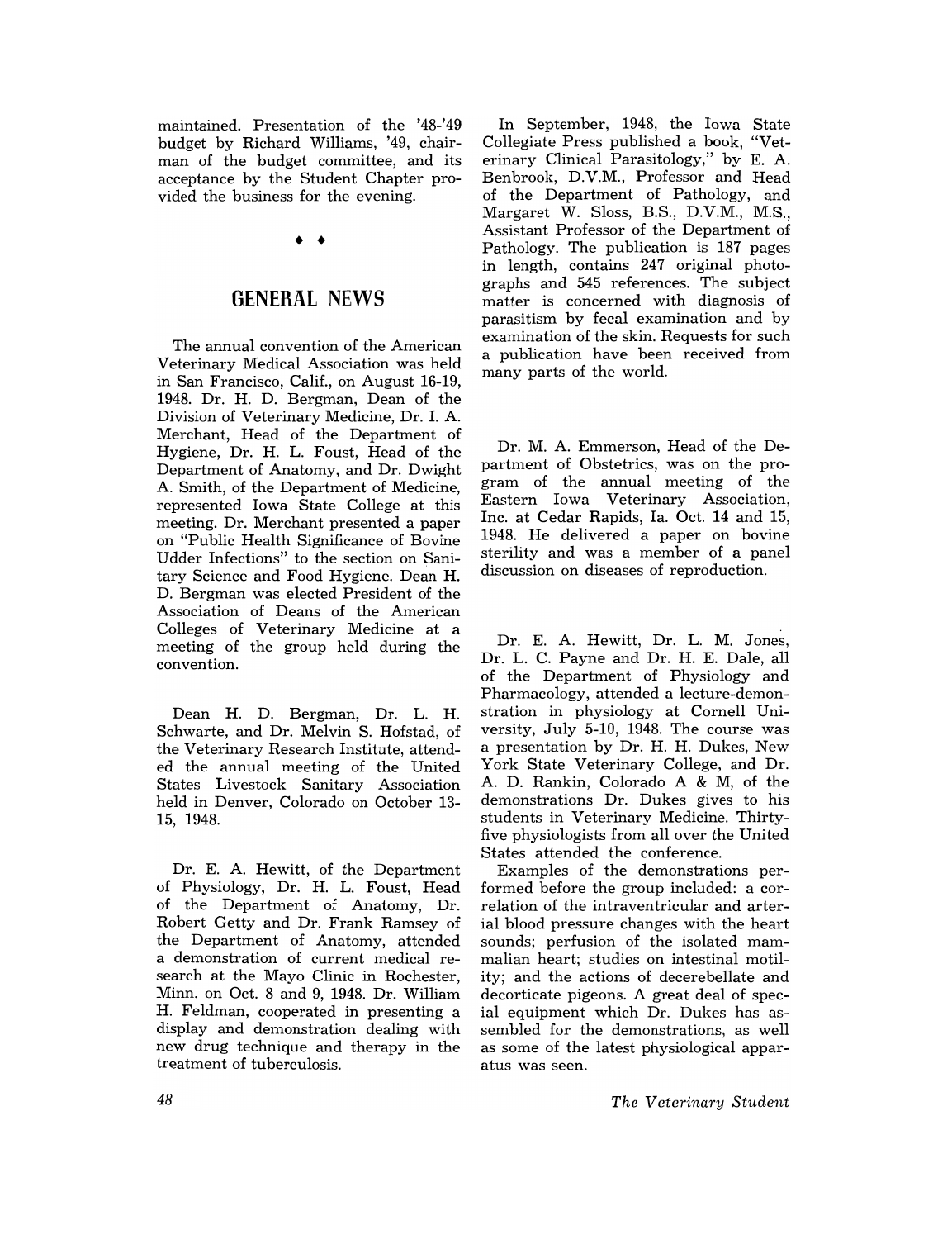The following faculty members attended the Conference of Research Workers in Animal Diseases held at the Palmer House in Chicago, Ill. Nov. 29, 1948: Dr. H. D. Bergman, Dean of the Division of Veterinary Medicine, Dr. 1. A. Merchant, Head of the Department of Hygiene, Dr. M. A. Emmerson, Head of the Department of Obstetrics, Dr. H. L. Foust, Head of the Department of Anatomy, Dr. R. A. Packer, of the Department of Hygiene, Dr. L. M. Jones, of the Department of Pharmacology, Dr. Sam G. Kenzy and Dr. Alvin Hoerlien of the Veterinary Research Institute. Dr. M. A. Emmerson and Dr. H. L. Foust attended the annual meeting of the American Animal Production Society held in Chicago Nov. 27. November 30, while in Chicago, Dr. M. A. Emmerson attended a meeting of the AVMA Research Council of which he is the chairman.

Dr. D. A. Smith, of the Department of Medicine, delivered a lecture on "Clinical Skin Diseases of the Dog" to the members of the South Dakota State Veterinary Medical Association at Sioux Falls Oct. 20 and 21, 1948. The parasitic manges, non-specific eczema, bacterial skin involvements, and mycology of the skin were included in the lecture.

Dr. G. R. Fowler, Head of the Department of Surgery, and Dr. Paul Bennet, Head of the Iowa Veterinary Diagnostic Laboratory, took part in a panel discussion on general practice at a meeting of the Central Iowa Veterinary Association in Des Moines, Nov. 15, 1948.

Dr. Robert Getty, of the Department of Anatomy, was a guest speaker Nov. 9, 1948, at a Bacteriology Seminar on the campus at Iowa State College. He presented a paper on "Recent Advances in Some Cytological and Histochemical Techniques."

Dr. H. E. Biester and Dr. L. H. Schwarte, of the Veterinary Research Institute, recently edited the 1948 (2nd) edition of "Disease of Poultry" published by the Iowa State Collegiate Press. The book was written by 34 contributors. Seven of these men are at present members of the veterinary faculty at Iowa State College, and five others are Iowa State College graduates.

Dr. M. A. Emmerson, Head of the Department of Obstetrics, was appointed by the AVMA a member of the advisory committee for the Ralston-Purina Fellowship Award. He attended a meeting of the committee in St. Louis, Mo. Oct. 20, 1948.

Sanford Wilson, V.M. 4, was the recipient of the \$300 Borden scholarship awarded annually to the student in Veterinary Medicine who has achieved the highest quality point average during the first three years of study in the veterinary curriculum. Mr. Wilson had a guality point average of 3.8 for his first three years of study.

Myron Nelson, V.M. 4, received the annual \$300 LaVerne Noyes scholarship for this year.

Glenn Luymes, V.M. 3, and Paul Gorham, V.M. 1, are members of the varsity football team this year.

Robert Voetberg, V.M. 1, is a member of the freshman football team.

The faculty bowling team composed of Dr. M. A. Emmerson, captain, Dr. Paul Bennet, Dr. R. A. Packer, Dr. T. F. Bartley, Dr. L. C. Payne, Dr. John R. Collier and Dr. Harvey Feyerherm is currently leading the Faculty Bowling League at Iowa State College.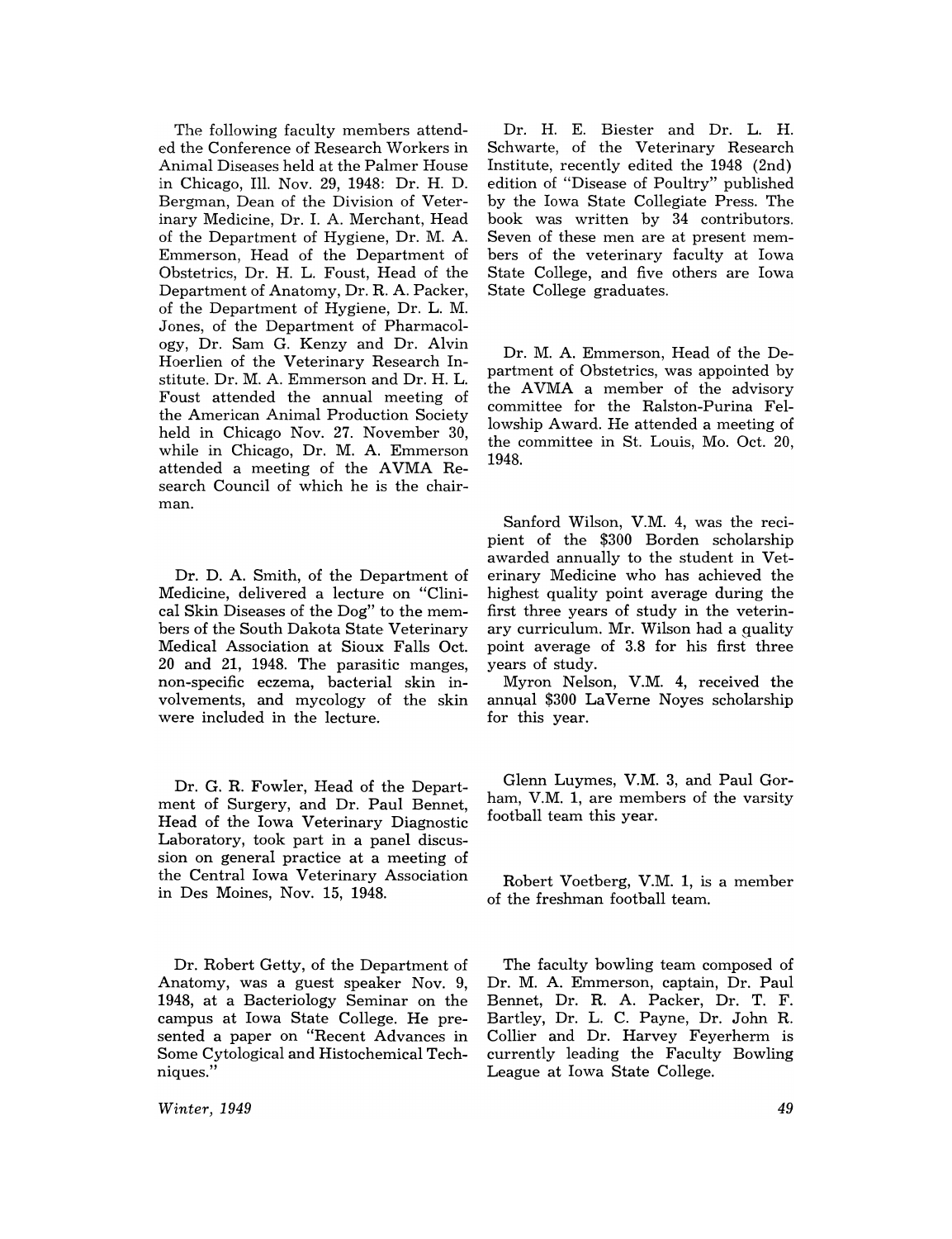Dr. William P. Switzer, Tex. A & M, Instructor, Iowa Veterinary Diagnostic Laboratory.

Dr. Robert O. Rydell, ISC '34, Instructor, Anatomy.

Dr. J. R. Collier, OSU '31, Ass't. Professor, Iowa Veterinary Diagnostic Laboratory.

Dr. T. F. Bartley, ISC '33, Ambulatory Clinic.

Dr. M. J. Johnson, ISC '32, Ambulatory Clinic.

**STAFF APPOINTMENTS** Dr. Gordon R. Carter, Ont. '43, Assistant, Hygiene.

### **STAFF TRANSFERS**

Dr. Arnold and Dr. Olsen have left the clinic to enter practice.

Dr. Sam G. Kenzy from the Iowa Veterinary Diagnostic Laboratory to the Veterinary Research Institute.

Dr. W. H. Chivers from the Ambulatory Clinic to the Department of Surgery.

Dr. Henry J. Reubke from the Department of Anatomy to the Department of Hygiene.

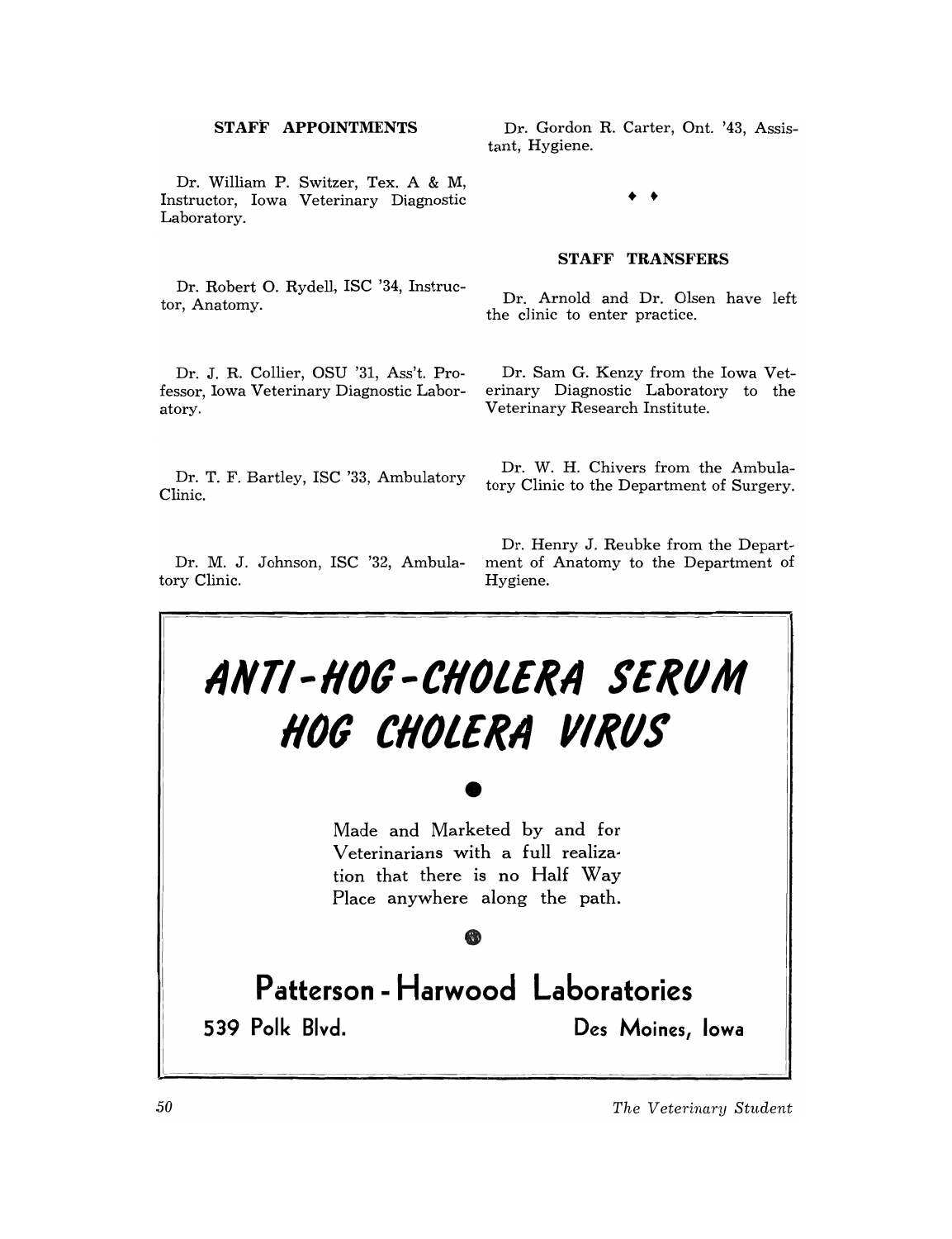## **FOR THE TREATMENT OF SWINE**



This sulfonamide costs less per treatment because-

You secure higher sustained blood concentrations with less drug admin· istered at less frequent intervals than with any other sulfonamide available.

These higher persisting blood levels overcome infection sooner. more animals are saved, and the period of sickness is shortened.

Once-a-day medication is adequate-saving labor costs of administration and permitting undisturbed rest of the animals for longer periods.

### Bacillary Enteritis (Necro) Pneumonia Septicemia

Secondary bacterial infections, including those associated with respiratory virus infections.

Also for parenteral use in the treatment of acute bacterial infections of all animals. •

### PACKAGES

Vials of 250 cc. and 500 cc. \*Reg. U. S. Pat. Off.

### **lEDERlE lABORATORIES DIVISION**

*American Cyanamid Company* 

*30 Rodce/eller Plaza* • *New York 20,* N. *Y.* 

*Winter, 1949* 51